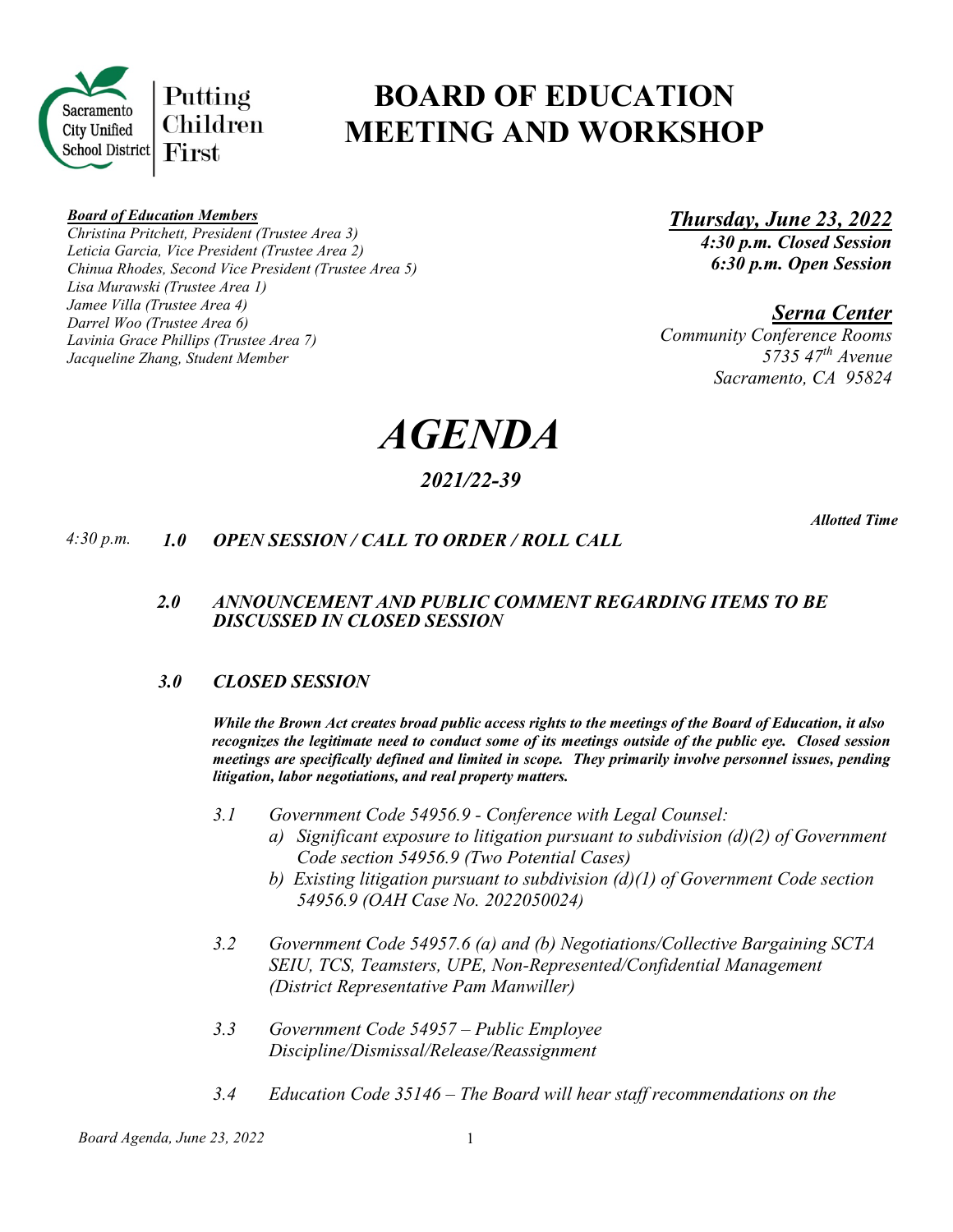*following student expulsion: a) Expulsion #8, 2021-22*

## *3.5 Government Code 54957 – Public Employee Appointment a) Instructional Assistant Superintendent b) Camellia Basic Elementary School, Principal c) Peter Burnett Elementary School, Principal d) Phoebe A. Hearst Elementary School, Principal*

## *6:30 p.m. 4.0 CALL BACK TO ORDER / PLEDGE OF ALLEGIANCE*

- *4.1 The Pledge of Allegiance*
- *4.2 Broadcast Statement*

#### *7:05 p.m. 5.0 ANNOUNCEMENT OF ACTION TAKEN IN CLOSED SESSION*

- *7:10 p.m. 6.0 AGENDA ADOPTION*
- *7:15 p.m. 7.0 PUBLIC COMMENT 15 minutes*

*Members of the public may address the Board on non-agenda items that are within the subject matter jurisdiction of the Board. Please fill out a yellow card available at the entrance. Speakers may be called in the order that requests are received, or grouped by subject area. We ask that comments are limited to two (2) minutes with no more than 15 minutes per single topic so that as many people as possible may be heard. By law, the Board is allowed to take action only on items on the agenda. The Board may, at its discretion, refer a matter to district staff or calendar the issue for future discussion.*

#### *7:30 p.m. 8.0 SPECIAL PRESENTATION*

- *8.1 Recognition of Outgoing Student Board Member Jacqueline Zhang (Leticia Garcia)*
- *8.2 Student Advisory Council 2021-22 Initiative Presentation (Student Advisory Council)*
- *8.3 COVID-19 Update: Vaccination, Testing and Face Masking (Victoria Flores)*

*Information 5 minute presentation 5 minute discussion*

*Information 15 minute presentation 10 minute discussion*

*Information 15 minute presentation 15 minute discussion*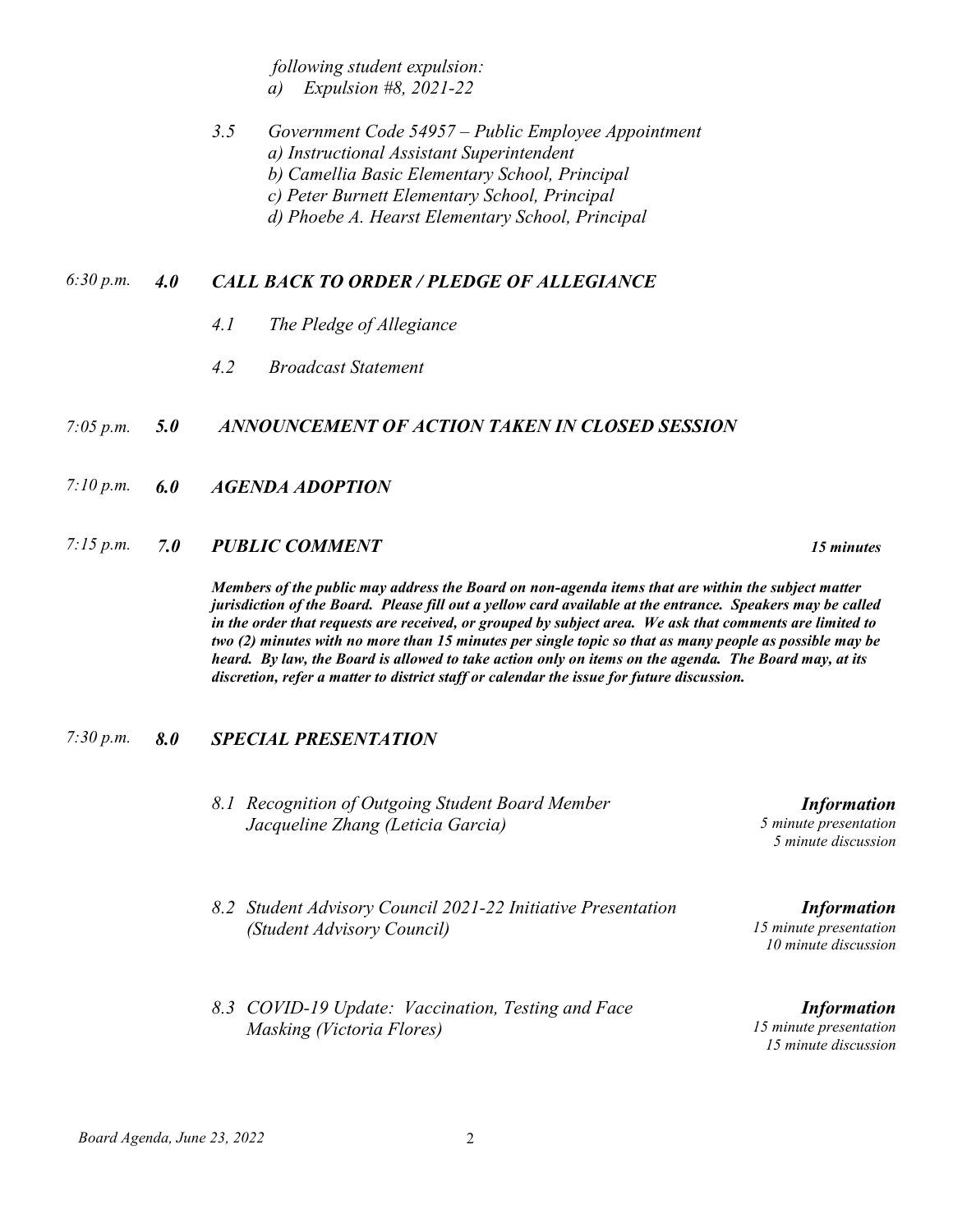*Board Agenda, June 23, 2022* 3

*8.4 Resolution No. 3277: Recognizing Pride Month, June 2022 (Lisa Murawski)* 

*8:45 p.m. 9.0 COMMUNICATIONS*

*9.1 Employee Organization Reports:* 

*SCTA* 

#### *10.0 BOARD WORKSHOP/STRATEGIC PLAN AND OTHER INITIATIVES*

| 9:00 p.m.  | 10.1 | Resolution No. 3279 of the Board of Education of the<br>Sacramento City Unified School District Designating<br>Certain General Funds as Committed Fund Balance (Rose<br>Ramos) | <b>Action</b><br>10 minute presentation<br>10 minute discussion<br>(Roll Call Vote) |
|------------|------|--------------------------------------------------------------------------------------------------------------------------------------------------------------------------------|-------------------------------------------------------------------------------------|
| 9:10 p.m.  | 10.2 | Adopt Fiscal Year 2022-23 Proposed Budget for All Funds<br>(Rose Ramos)                                                                                                        | <b>Action</b><br>20 minute presentation<br>20 minute discussion<br>(Roll Call Vote) |
| 9:50 p.m.  | 10.3 | 2022-23 Local Control and Accountability Plan Adoption<br>(Steven Ramirez-Fong)                                                                                                | <b>Action</b><br>20 minute presentation<br>15 minute discussion<br>(Roll Call Vote) |
| 10:25 p.m. |      | 10.4 Review and Approval of Proposed Salary Improvements<br>for Non-Represented Employees (Rose Ramos)                                                                         | <b>Action</b><br>5 minute presentation<br>5 minute discussion<br>(Roll Call Vote)   |

## *10:35 p.m. 11.0 CONSENT AGENDA Action*

*Generally routine items are approved by one motion without discussion. The Superintendent or a Board member may request an item be pulled from the consent agenda and voted upon separately.*

*11.1 Items Subject or Not Subject to Closed Session:*

*11.1a Approve Grants, Entitlements and Other Income Agreements, Ratification of Other Agreements, Approval of Bid Awards, Approval of Declared Surplus Materials and Equipment, Change Notices and Notices of Completion (Rose F. Ramos)*

#### *Action 5 minute presentation 5 minute discussion (Roll Call Vote)*

*Information 15 minutes* 

*2 minutes*

*(Roll Call Vote)*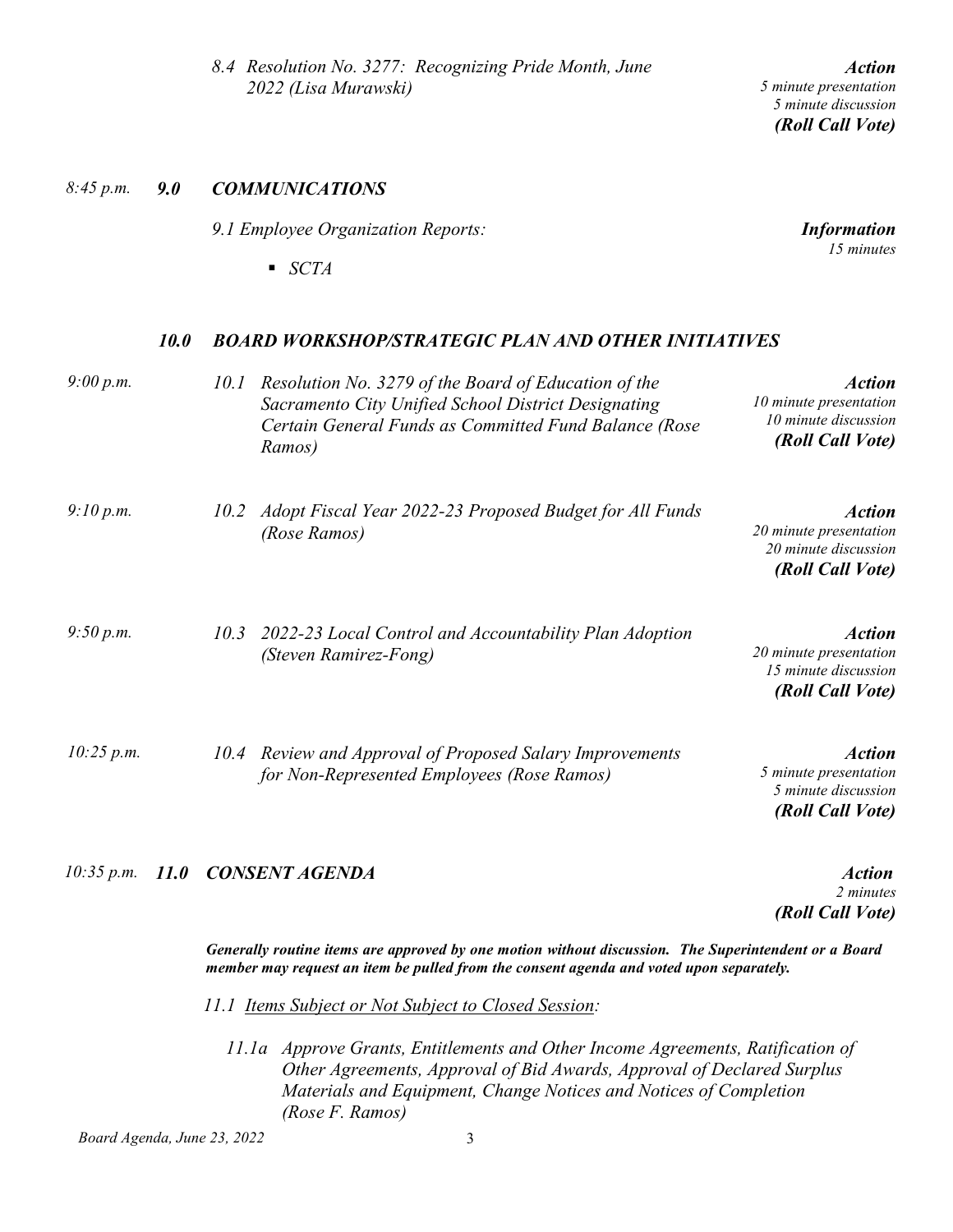- *11.1b Approve Personnel Transactions (Cancy McArn)*
- *11.1c Approve Donations to the District for the Period of May 1 - 31, 2022 (Rose Ramos)*
- *11.1d Approve Business and Financial Report: Warrants, Checks and Electronic Transfers Issued for the Period of May 1 – 31, 2022 (Rose Ramos)*
- *11.1e Approve Update of Board Policy Titles and Numbers (Alexa Rincon)*
- *11.1f Approve Staff Recommendations for Expulsion #8, 2021-22 (Lisa Allen and Stephan Brown)*
- *11.1g Approve Minutes of the May 11, 2022, Special Board of Education Meeting (Jorge A. Aguilar)*
- *11.1h Approve Minutes of the May 19, 2022, Board of Education Meeting (Jorge A. Aguilar)*
- *11.1i Approve Minutes of the June 6, 2022, Special Board of Education Meeting (Jorge A. Aguilar)*
- *11.1j Approve Resolution No. 3276: Hiram Johnson High School Athletic Improvements Mitigated Negative Declaration (MND) (Rose Ramos and Nathaniel Browning)*
- *11.1k Approve Joint Venture and License Agreement Between Sacramento City Unified School District and River Oak Center for Children (Rose Ramos and Nathaniel Browning)*
- *11.1l Approve Annual Charter Facilities Usage Agreements (Jesse Ramos)*
- *11.1m Approve 2022-2023 Adult Education Calendar (Shawn Hadnot)*
- *11.1n Approve Resolution No. 3278: Resolution Declaring the District's Intention to Sell Surplus Real Property and Directing Staff and Consultants to Proceed with Sales Process (Rose Ramos)*
- *11.1o Approve Revised Board of Education Meeting Calendar for 2022-23 (Jorge A. Aguilar)*
- *11.1p Approve Local Control and Accountability Plan (LCAP) Parent Advisory Committee (PAC) Member Selection (Steven Ramirez-Fong)*
- *11.1q Approve 2022-23 School Plan for Student Achievement (Kelley Odipo)*
- *11.1r Approve English Language Master Plan (DRAFT) (Olga Simms)*

*Board Agenda, June 23, 2022* 4